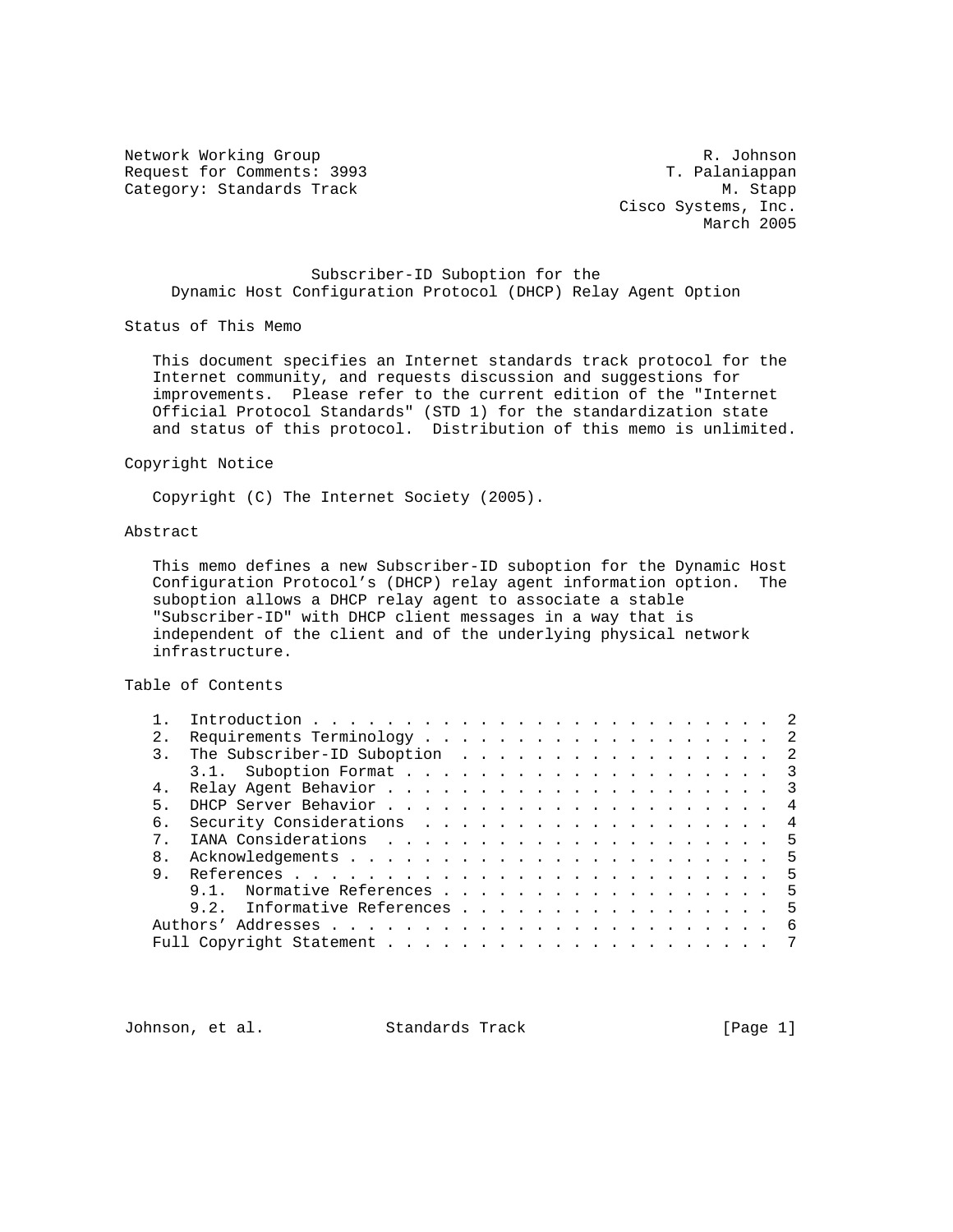# 1. Introduction

 DHCP (RFC 2131 [2]) provides IP addresses and configuration information for IPv4 clients. It includes a relay agent capability in which processes within the network infrastructure receive broadcast messages from clients and forward them to DHCP servers as unicast messages. In network environments such as DOCSIS data-over cable and xDSL, it has proven useful for the relay agent to add information to the DHCP message before forwarding it, by using the relay agent information option (RFC 3046 [3]).

 Servers that recognize the relay agent option echo it back in their replies, and some of the information that relays add may be used to help an edge device efficiently return replies to clients. The information that relays supply can also be used in the server's decision making about the addresses and configuration parameters that the client should receive.

 In many service provider environments, it is desirable to associate some provider-specific information with clients' DHCP messages. This is often done by using the relay agent information option. RFC 3046 defines Remote-ID and Circuit-ID suboptions that are used to carry such information. The values of those suboptions, however, are usually based on a network resource such as an IP address of a network access device, an ATM Virtual Circuit identifier, or a DOCSIS cable-modem identifier. As a result, the values carried in these suboptions are dependent on the physical network configuration. If a client connects to the service provider network through different paths, different values are carried in network-dependent suboptions.

2. Requirements Terminology

 The key words "MUST", "MUST NOT", "REQUIRED", "SHALL", "SHALL NOT", "SHOULD", "SHOULD NOT", "RECOMMENDED", "MAY", and "OPTIONAL" in this document are to be interpreted as described in RFC 2119 [1].

3. The Subscriber-ID Suboption

 In complex service provider environments, connecting a customer's DHCP configuration and administrative information is necessary. The Subscriber-ID suboption carries a value that can be independent of the physical network configuration through which the subscriber is connected. This value complements, and might well be used in addition to, the network-based relay agent option suboptions discussed in Section 2. The "subscriber-id" assigned by the provider is intended to be stable as customers connect through different paths, and as network changes occur.

Johnson, et al. Standards Track [Page 2]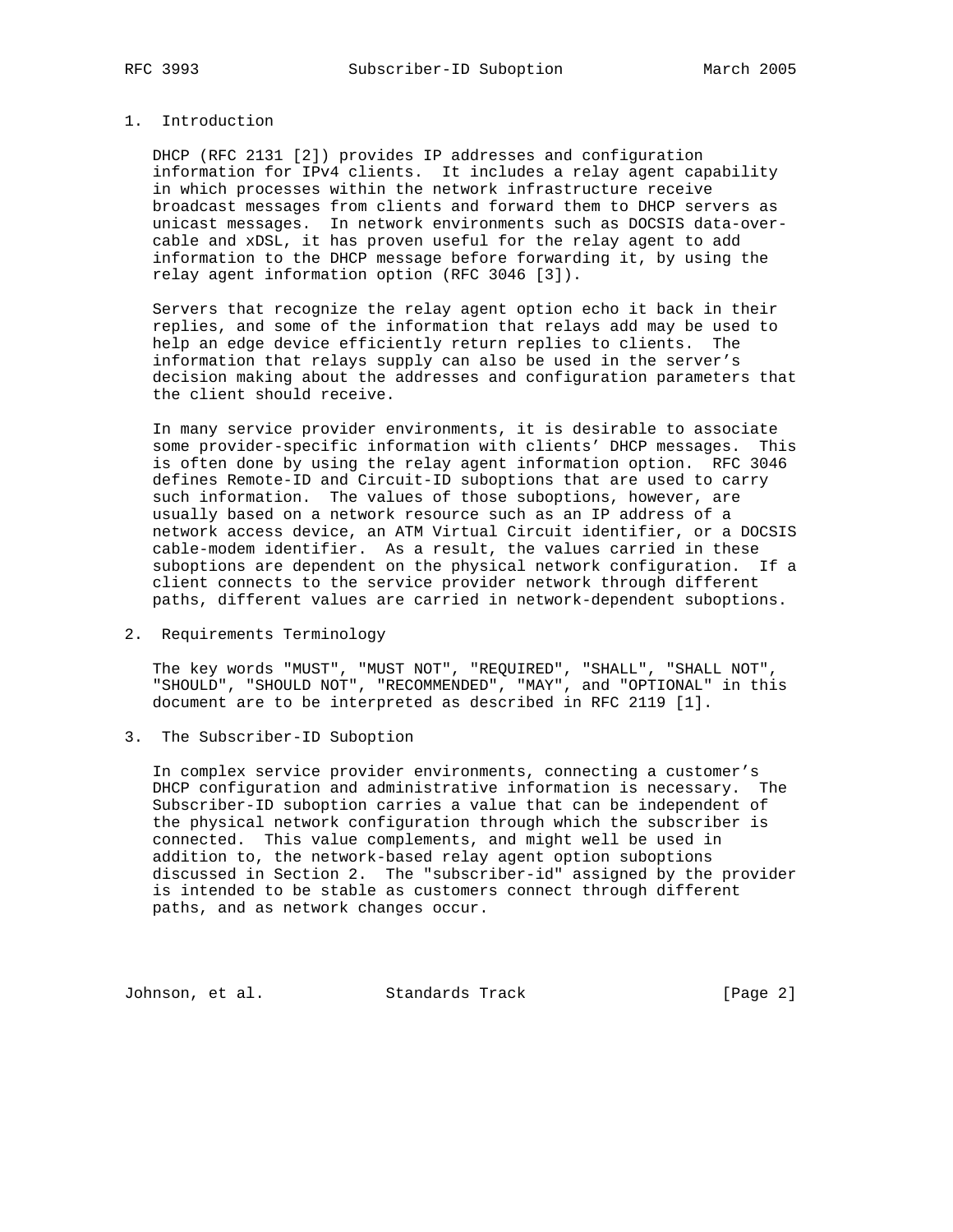The Subscriber-ID information allows the service provider to assign/activate subscriber-specific actions; e.g., assignment of host IP address and subnet mask, DNS configuration, or trigger accounting. This suboption is de-coupled from the access network's physical structure, so subscriber moves from one access-point to another, for example, would not require reconfiguration at the service provider's DHCP servers.

 The Subscriber-ID is an ASCII string; the encoding of the string is defined in Section 3.1. The semantic contents of the Subscriber-ID string are, of course, provider-specific. This specification does not establish any semantic requirements on the data in the string.

#### 3.1. Suboption Format

 This memo defines a new DHCP relay agent option suboption that carries a "Subscriber-ID" value. The value is an ASCII string. The suboption takes a form similar to that of many other relay information option suboptions:

 0 1 2 3 4 5 +-----+-----+-----+-----+-----+----+-- |Code | Len | Subscriber-ID string ... +-----+-----+-----+-----+-----+----+--

The Code for the suboption is 6.

 The one-octet Len field is the length of the ID string, in octets. The minimum length of the ID string is 1 octet.

 The "Subscriber-ID" is an NVT ASCII [4] string. The string MUST NOT be NULL terminated, as the length is specified in the "Len" field.

#### 4. Relay Agent Behavior

 DHCP relay agents MAY be configured to include a Subscriber-ID suboption if they include a relay agent information option in relayed DHCP messages. The subscriber-id strings themselves are assigned and configured through mechanisms that are outside the scope of this memo.

Johnson, et al. Standards Track [Page 3]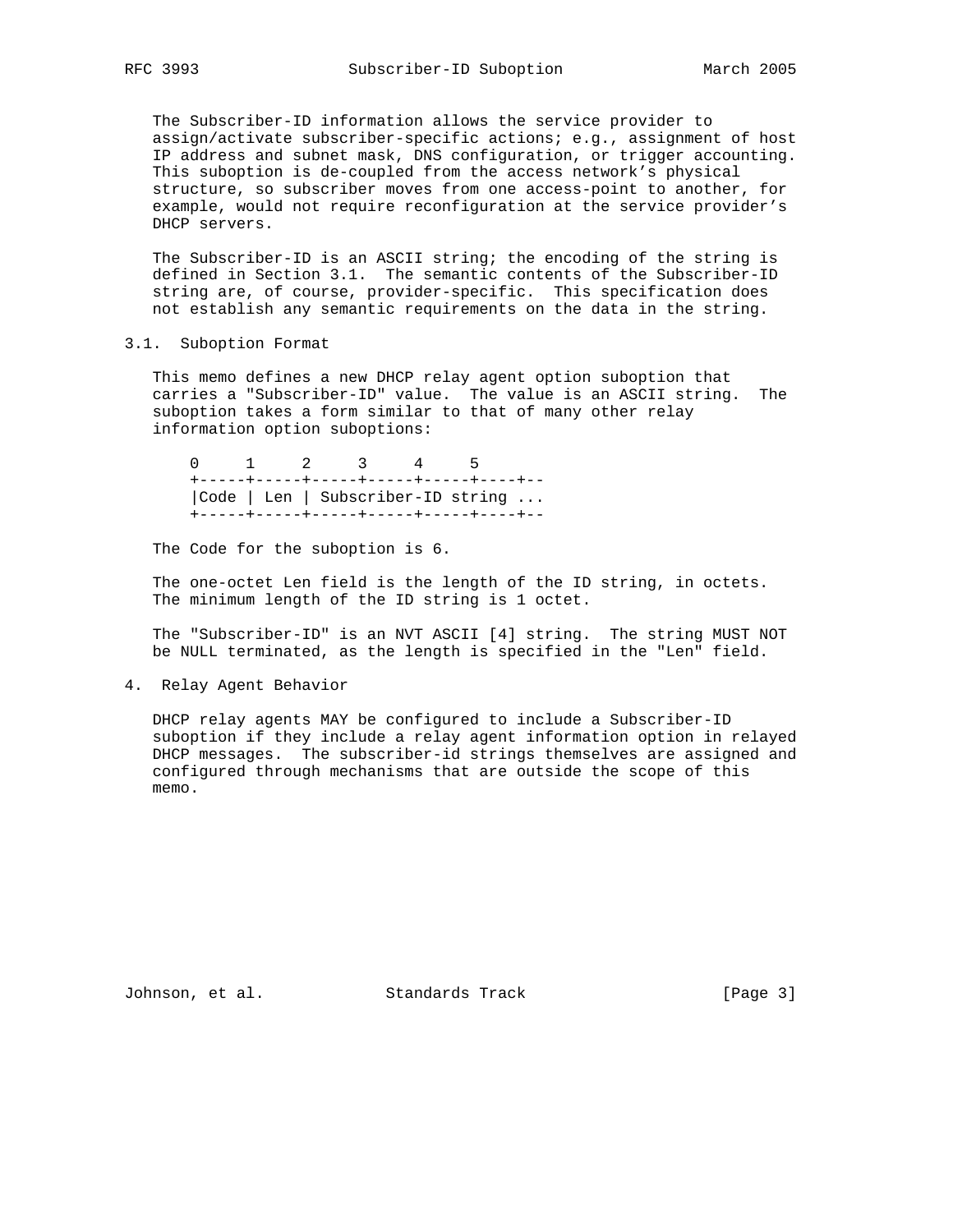# 5. DHCP Server Behavior

 This suboption provides additional information to the DHCP server. If it is configured to support this option, the DHCP server may use this information in addition to other relay agent option data and other options included in the DHCP client messages in order to assign an IP address and/or other configuration parameters to the client. There is no special additional processing for this suboption.

### 6. Security Considerations

 Message authentication in DHCP for intradomain use where the out-of band exchange of a shared secret is feasible is defined in RFC 3118 [5]. Potential exposures to attacks are discussed in section 7 of the DHCP protocol specification in RFC 2131 [2].

 The DHCP relay agent option depends on a trusted relationship between the DHCP relay agent and the server, as described in section 5 of RFC 3046. Fraudulent relay agent option data could potentially lead to theft-of-service or exhaustion of limited resources (like IP addresses) by unauthorized clients. A host that tampered with relay agent data associated with another host's DHCP messages could deny service to that host, or interfere with its operation by leading the DHCP server to assign it inappropriate configuration parameters.

 While the introduction of fraudulent relay agent options can be prevented by a perimeter defense that blocks these options unless the relay agent is trusted, a deeper defense using authentication for relay agent options via the Authentication Suboption [6] or IPSec [7] SHOULD be deployed as well.

 There are several data fields in a DHCP message conveying information that may identify an individual host on the network. These include the chaddr, the client-id option, and the hostname and client-fqdn options. Depending on the type of identifier selected, the Subscriber-ID suboption may also convey information that identifies a specific host or a specific user on the network. In practice, this information isn't exposed outside the internal service-provider network, where DHCP messages are usually confined. Administrators who configure data that's going to be used in DHCP Subscriber-ID suboptions should be careful to use identifiers that are appropriate for the types of networks they administer. If DHCP messages travel outside the service-provider's own network, or if the suboption values may become visible to other users, that may raise privacy concerns for the access provider or service provider.

Johnson, et al. Standards Track [Page 4]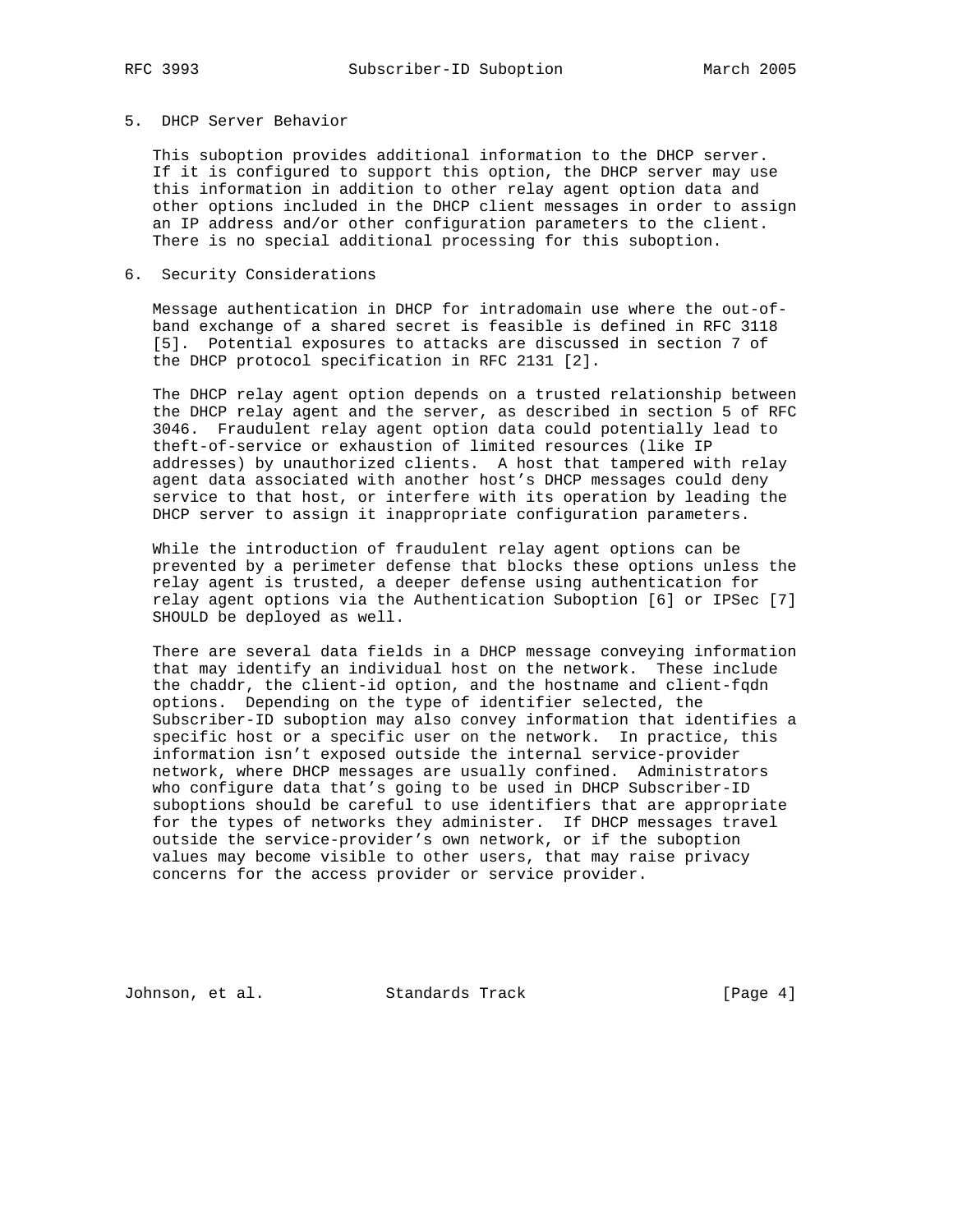7. IANA Considerations

 IANA has assigned a value of 6 from the DHCP Relay Agent Information Option [3] suboption codes for the Subscriber-ID Suboption described in this document.

8. Acknowledgements

 This document is the result of work done within Cisco Systems. Thanks especially to Andy Sudduth for his review comments.

- 9. References
- 9.1. Normative References
	- [1] Bradner, S., "Key words for use in RFCs to Indicate Requirement Levels", BCP 14, RFC 2119, March 1997.
	- [2] Droms, R., "Dynamic Host Configuration Protocol", RFC 2131, March 1997.
	- [3] Patrick, M., "DHCP Relay Agent Information Option", RFC 3046, January 2001.
	- [4] Postel, J. and J. Reynolds, "Telnet Protocol Specification", STD 8, RFC 854, May 1983.
- 9.2. Informative References
	- [5] Droms, R. and W. Arbaugh, "Authentication for DHCP Messages", RFC 3118, June 2001.
	- [6] Stapp, M., "The Authentication Suboption for the DHCP Relay Agent Option", Work in Progress.
	- [7] Droms, R., "Authentication of Relay Agent Options Using IPSec", Work in Progress.

Johnson, et al. Standards Track [Page 5]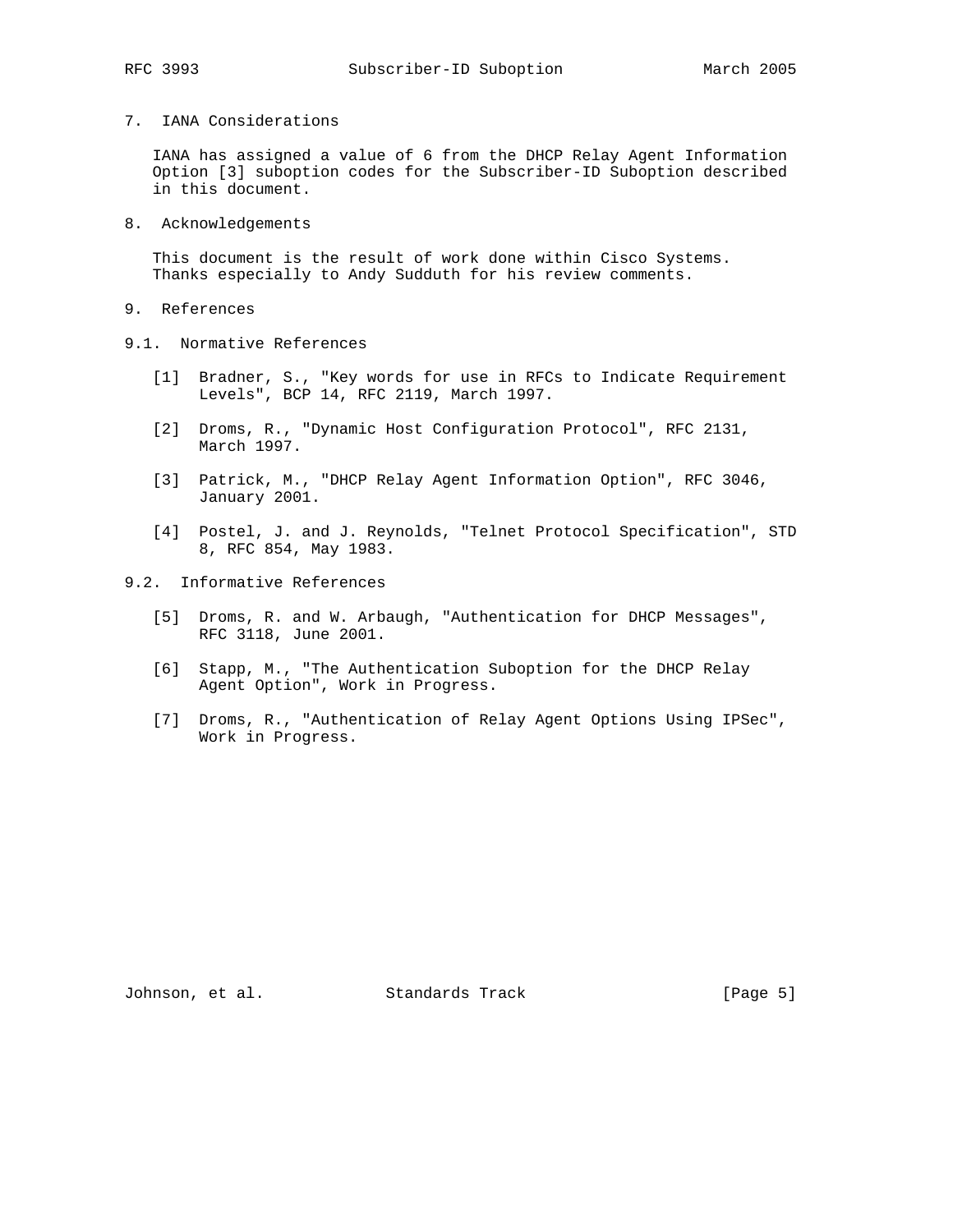Authors' Addresses

 Richard Johnson Cisco Systems, Inc. 170 W. Tasman Dr. San Jose, CA 95134 USA Phone: 408.526.4000 EMail: raj@cisco.com Theyn Palaniappan Cisco Systems, Inc. 170 W. Tasman Dr. San Jose, CA 95134 USA Phone: 408.526.4000 EMail: athenmoz@cisco.com Mark Stapp Cisco Systems, Inc. 1414 Massachusetts Ave. Boxborough, MA 01719 USA Phone: 978.936.0000 EMail: mjs@cisco.com

Johnson, et al. Standards Track [Page 6]